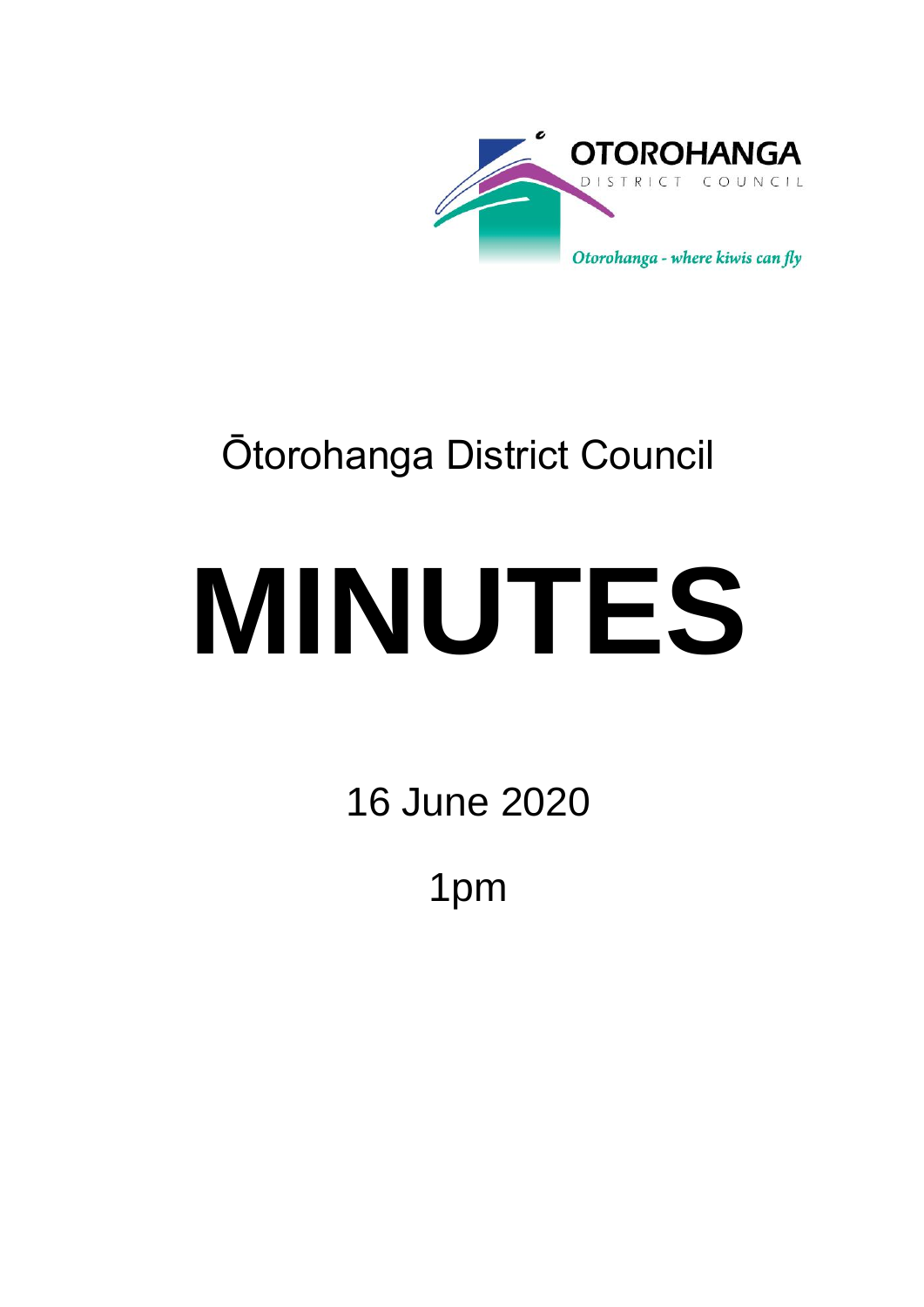#### **ŌTOROHANGA DISTRICT COUNCIL**

16 June 2020

Minutes of an Ordinary meeting of the Ōtorohanga District Council held in the Council Chamber, 17 Maniapoto Street, Ōtorohanga.

#### Tanya Winter **CHIEF EXECUTIVE**

### **MINUTES**

**PRESENT**

**IN ATTENDANCE**

**APOLOGIES**

**REFLECTION / PRAYER / WORDS OF WISDOM (COUNCILLOR FERGUSON)**

**DECLARATION OF CONFLICTS OF INTEREST**

**CONFIRMATION OF MINUTES ŌTOROHANGA DISTRICT COUNCIL 26 MAY 2020**

**RECEIPT OF MINUTES ŌTOROHANGA COMMUNIY BOARD 3 JUNE 2020**

**REPORTS**

| ITEM 72                  | HIS WORSHIP THE MAYOR - VERBAL REPORT                                                                       | $\mathbf{2}$   |
|--------------------------|-------------------------------------------------------------------------------------------------------------|----------------|
| <b>ITEM 73</b>           | KIWI HOUSE LOAN HEARINGS REPORT                                                                             | $\overline{2}$ |
| <b>ITEM 74</b>           | <b>BEATTIE HOME GRANT APPLICATION</b>                                                                       | 3              |
| ITEM 75                  | LOCAL GOVERNMENT FUNDING AGENCY - SPECIAL GENERAL MEETING                                                   | 3              |
| ITEM 76                  | <b>APPLICATION FOR TEMPORARY ROAD CLOSURE - HAMILTON CAR CLUB -</b><br><b>2020 HODDLE ROAD RALLY SPRINT</b> | 4              |
| <b>ITEM 77</b>           | <b>MOUNTAIN VIEW PUMP STATION PUMP REPLACEMENT</b>                                                          | 5              |
| <b>ITEM 78</b>           | <b>RATES RELIEF AND REMISSION OF PENALTIES: RESPONSE TO COVID-19</b>                                        | 5              |
| <b>ITEM 79</b>           | ROUTINE QUARTERLY WATER SERVICES AND COMMUNITY FACILITIES REPORT                                            | 6              |
| <b>ITEM 80</b>           | ROUTINE ENGINEERING REPORT ON ROADING - MARCH 2020 TO MAY 2020                                              | 6              |
| <b>ITEM 81</b>           | ROUTINE BUILDING CONTROL REPORT JANUARY TO MARCH 2020                                                       | 6              |
| <b>COUNCILLOR UPDATE</b> |                                                                                                             | 6              |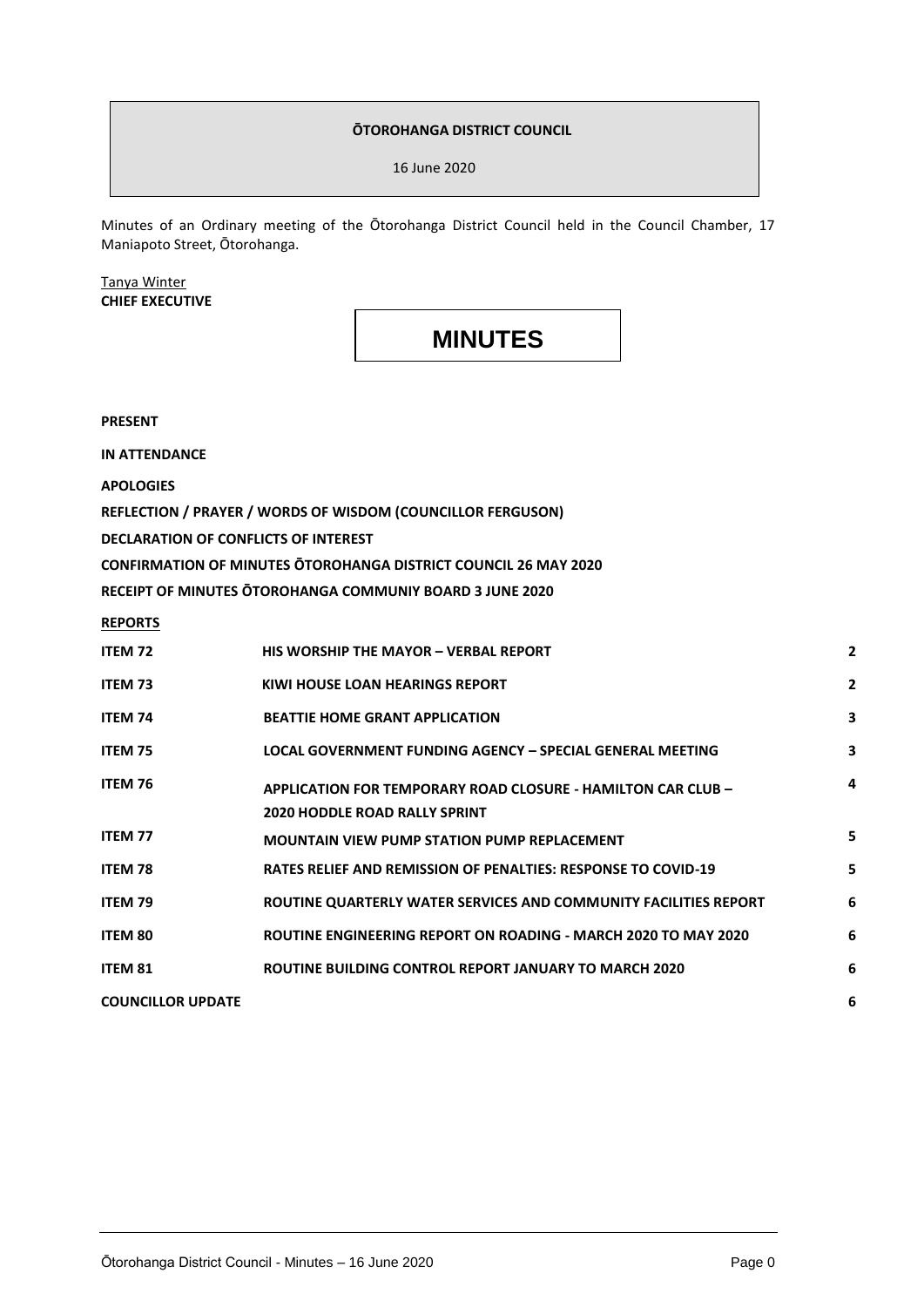#### **PRESENT**

His Worship the Mayor MM Baxter, Councillors K Christison, B Ferguson, R Johnson, K Jeffries, RA Klos and A Williams

#### **IN ATTENDANCE**

Ms. T. Winter (Chief Executive), Messrs., A Loe (Group Manager Environment), G Bunn (Group Manager Corporate), B O'Callaghan (Finance Manager), A Senger (Roading Manager), and CA Tutty (Governance Supervisor)

His Worship declared the meeting open and welcomed those present.

#### **REFLECTION / PRAYER / WORDS OF WISDOM**

Councillor Ferguson recited words of wisdom being: The South Country – Time decides who you meet in life, Your heart decides who you want in your life, And your behaviour decides who stays in your life.

#### **DECLARATION OF CONFLICTS OF INTEREST**

His Worship asked members whether they had any declarations of conflicts of interest.

Councillor Johnson reported as a Trustee of the Beattie Community Trust he has an interest in Item 74, the Beattie Home Grant Application.

The Chief Executive advised that it is up to the individual member to ascertain his level of conflict in any item to be discussed. It is appropriate for that member to make a decision whether he/she will take part in the discussion and/or vote on the resolution.

Councillor Johnson advised that he will abstain from taking part in the discussion and/or voting on the resolution.

#### **PUBLIC FORUM**

Mr. B Millar made a presentation to Council on the following –

- Council support for the Hamilton Airport to become an International Airport.
- Sister Town relationship for Ōtorohanga.
- Restarting of the KiwiRail commuter rail service from Hamilton to Auckland encourage this to include Te Kuiti, the Waitomo Caves and Ōtorohanga.

#### **CONFIRMATION OF MINUTES – ŌTOROHANGA DISTRICT COUNCIL – 26 MAY 2020**

**RESOLVED** that the minutes of the meeting of the Ōtorohanga District Council held on 26 May 2020, as circulated, be approved as a true and correct record of that meeting and the recommendations contained therein be adopted.

**COUNCILLOR JOHNSON / COUNCILLOR JEFFRIES**

#### **RECEIPT OF MINUTES - ŌTOROHANGA COMMUNITY BOARD – 3 JUNE 2020**

**RESOLVED** that the minutes of the Ōtorohanga Community Board held on 3 June 2020 be received. **COUNCILLOR FERGUSON / COUNCILLOR CHRISTISON**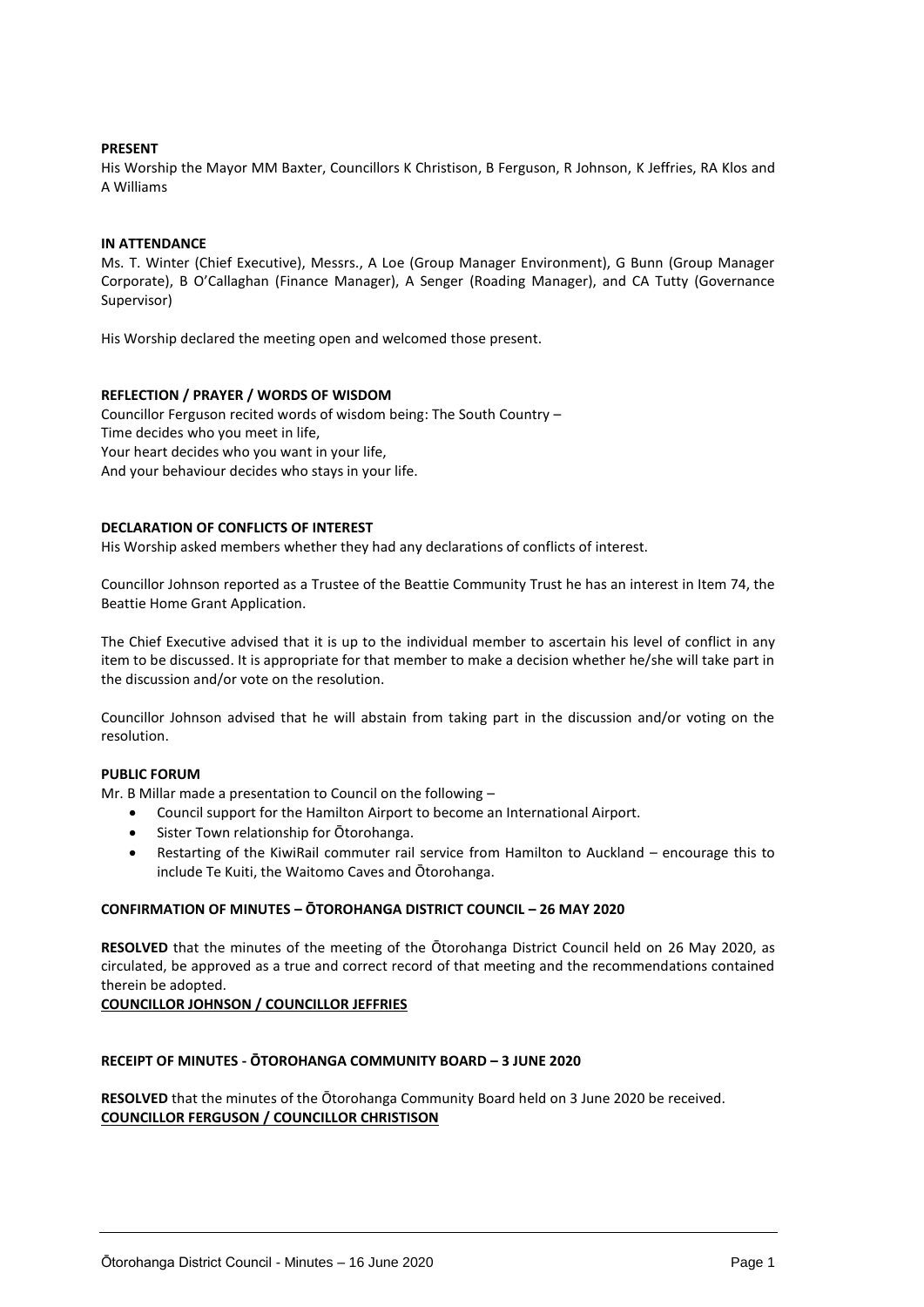#### **ITEM 72 HIS WORSHIP THE MAYOR – VERBAL REPORT**

His Worship reported on the various meetings / activities he had attended during the period 3 June – 16 June, these being:

- 3 June 2020 attended a Northern King Country Development Trust meeting.
- 4 June 2020 attended a Zoom meeting in conjunction with the Chief Executive and Group Manager Corporate with Trevor and Stuart in relation to Beattie Home Community Trust Inc.
- 4 June 2020 Attended the first meeting of the Waikato Plan Leadership group held under new governance.
- 5 June 2020 Met with local residents expressing concerns.
	- Letter of support for Nick Andreef owner of Waitomo Adventures Limited.
- 10 June 2020 Attended Zoom meeting with CIP and the Department of Corrections.
	- 15 June 2020 Attended Nga Wai Ō Waipa Co-Governance Meeting, held yesterday.
		- Met with residents and Chair of Ngutunui School.
			- Met via Zoom with Dennis O'Callaghan, Councillors Williams and Johnson.

**RESOLVED** that His Worship the Mayor's verbal report be received. **HIS WORSHIP / COUNCILLOR KLOS**

#### **ITEM 73 KIWI HOUSE LOAN HEARING REPORT**

The Group Manager Corporate referred members to his report advising that consultation on the Statement of Proposal for providing a loan of \$2 million dollars to the Ōtorohanga Kiwi House was open from 26 May to 9 June 2020. He reported that Council received a total of 17 submissions, 16 in support of the proposal and one preferring the proposal be postponed.

Mr. Duncan Coull, on behalf of the Ōtorohanga District Development Board presented their submission in favour of the proposal. He referred to Council's logo "Ōtorohanga Kiwis Can Fly".

During discussion the following items were raised:

- Whether Council could co-opt an independent member onto the Ōtorohanga Kiwi House Trust.
- All members showed support for the proposal.
- The options available regarding loans and interest rates.

Members were informed of two additional submissions that went to Council's submissions email address but weren't received. These being –

- Mrs. Kim Ingham Chairperson of the Ōtorohanga Charitable Trust supporting the proposal.
- Mrs. Wikitōria Tane expressing the view that she does not think it an appropriate time for Council to agree to such a substantial loan. Her preference would be to postpone the proposal until the impacts of the viability of the Tourism industry as a result of COVID-19 is known.

Mrs. Wikitoria Tane presented her submission via Zoom. She said that she supports the Ōtorohanga Kiwi House however, has concerns on their ability to service the loan which is placing a risk on the ratepayers.

#### **RESOLVED** that

- 1. Council receives, considers and where requested hears pursuant to section 82 of the Local Government Act 2002, submissions on the Statement of Proposal for a loan to the Kiwi House.
- 2. That any late submissions be accepted and considered.
- 3. After considering submissions Council would like staff to proceed with drafting a report to make a \$2 million dollar loan to the Ōtorohanga Kiwi House.
- 4. The report includes the following:
	- a) Options around interest rates
	- b) A reporting mechanism by the Ōtorohanga Kiwi House back to Council.

#### **HIS WORSHIP / COUNCILLOR CHRISTISON**

His Worship extended Council's thanks to the staff involved in progressing this matter.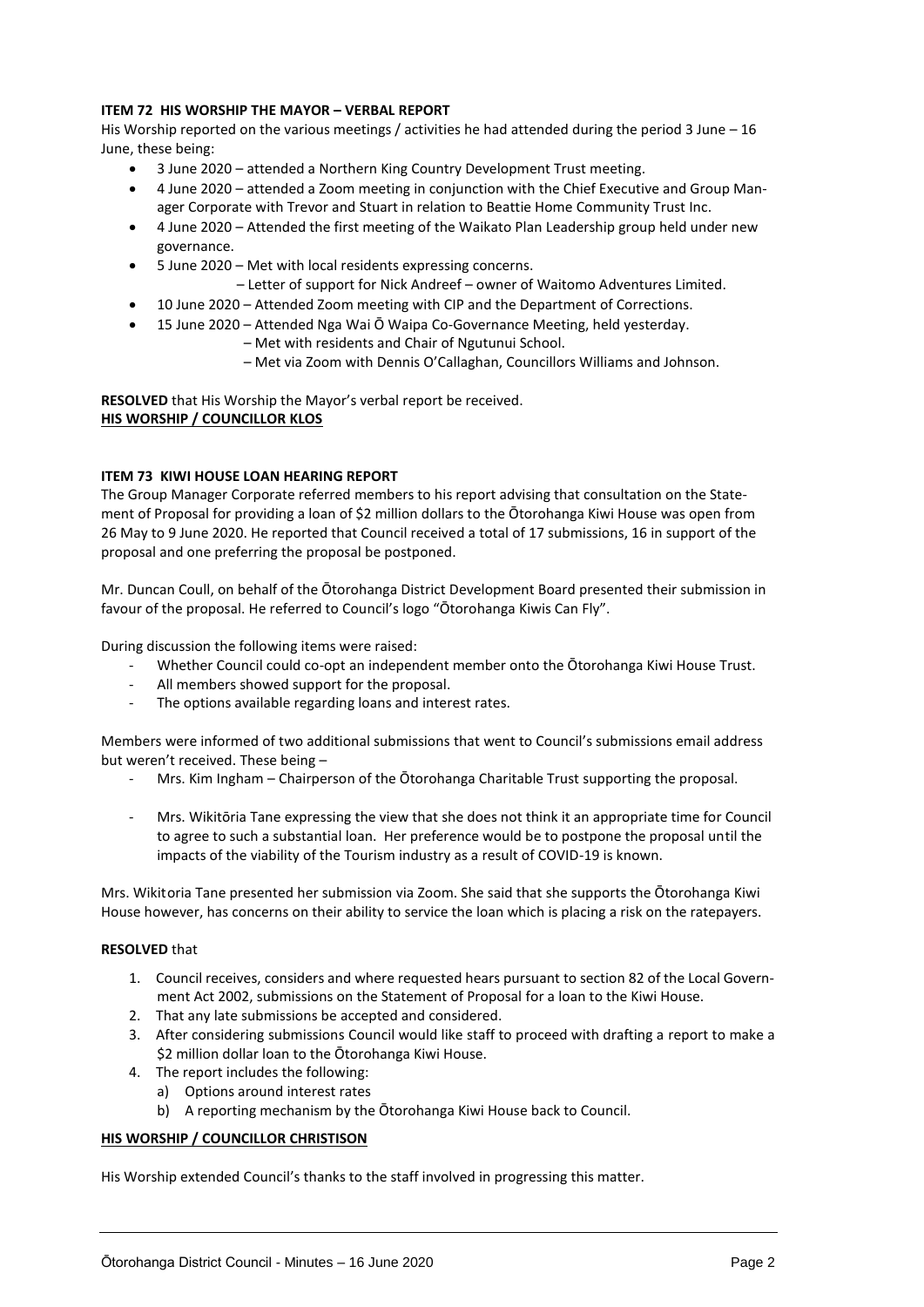#### **ITEM 74 BEATTIE HOME GRANT APPLICATION**

The Group Manager Corporate summarised his report advising that the Beattie Home Community Trust Inc is seeking Council support for a grant to assist in financing an external loan that will be used to fund a proposed 22 bed Dementia Wing at Beattie Home.

Councillor Johnson had previously declared a conflict of interest in this matter and accordingly took no part in the discussion nor voted on the resolution.

During discussion the following matters were highlighted.

- The Beattie Home Community Trust Inc is more than happy with the support proposed at the present time.
- Congratulations be extended to the Beattie Home Community Trust Inc for approaching a local Bank for a loan.
- Increase in aged residents will place a demand for this service in the future.

**RESOLVED** that Council supports a grant of \$30,000 to Beattie Community Trust for 1 year to assist in financing an external loan. This is to be funded from the Rates Relief and Economic Stimulus Fund in the 2020/21 Financial Year.

#### **COUNCILLOR FERGUSON / COUNCILLOR CHRISTISON**

#### **ITEM 75 LOCAL GOVERNMENT FUNDING AGENCY – SPECIAL GENERAL MEETING**

The Group Manager Corporate referred members to his report which is intended to establish Council's position on the matters being put forward for consideration at the Local Government Funding Agency (LGFA) Special General Meeting (SGM) on 30 June 2020.

#### **RESOLVED** that

- 1. Council appoints the meeting Chair as proxy to vote on behalf of the Council at the Local Government Funding Agency's Special General Meeting on 30 June 20202,;
- 2. Agrees that the proxy or alternate vote in favour of the Local Government Funding Agency's proposal as follow:
	- a. To increase the foundation policy financial covenant net debt / total revenue from the current 250% to 280% for local authorities with a long term credit rating of 'A' equivalent or higher;
	- b. That until 2025/26, local authorities with a long term credit rating of 'A' equivalent or higher must comply with the "Alternative Net Debt / Total Revenue covenant" as below.

| Alternative Net Debt / Total Revenue Covenant |                          |  |  |  |  |  |
|-----------------------------------------------|--------------------------|--|--|--|--|--|
| <b>Financial Year (Test Date)</b>             | Net Debt / Total Revenue |  |  |  |  |  |
| 30 June 2020                                  | $<$ 250%                 |  |  |  |  |  |
| 30 June 2021                                  | $<$ 300%                 |  |  |  |  |  |
| 30 June 2022                                  | $<$ 300%                 |  |  |  |  |  |
| 30 June 2023                                  | $<$ 295%                 |  |  |  |  |  |
| 30 June 2024                                  | $<$ 290%                 |  |  |  |  |  |
| 30 June 2025                                  | $< 285\%$                |  |  |  |  |  |

3. Notes the amended foundation policy financial covenant of 280% will apply in the 2025/26 financial year and annually thereafter.

#### **COUNCILLOR JEFFRIES / COUNCILLOR JOHNSON**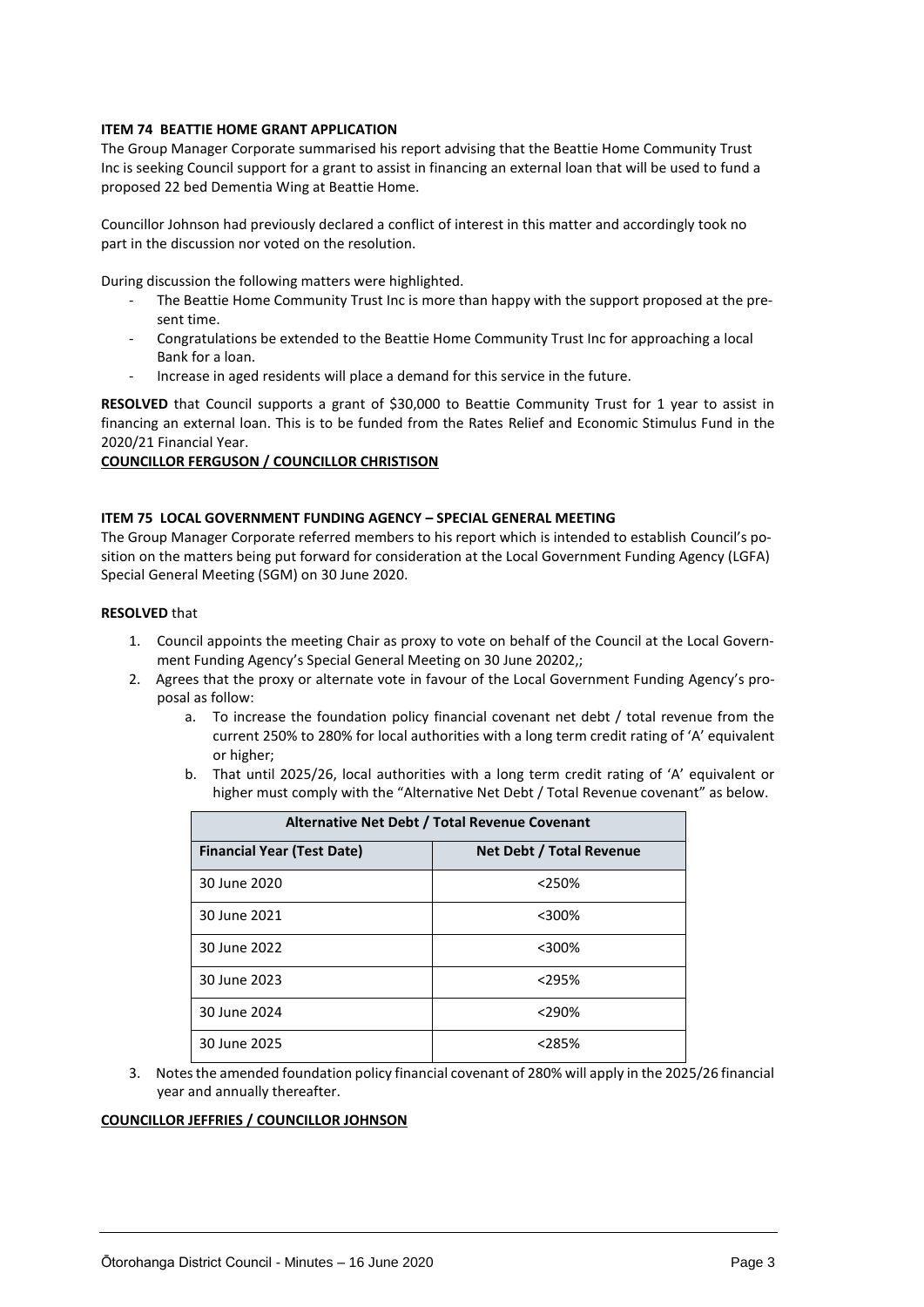#### **ITEM 76 APPLICATION FOR TEMPORARY ROAD CLOSURE – HAMILTON CAR CLUB – 2020 HODDLE ROAD RALLY SPRINT**

The Roading Manager referred members to the Senior Engineering Assistant report advising that an application has been received from Hamilton Car Club for various road closures within the Ōtorohanga District, to enable Hamilton Car Club to hold the Hamilton Car Club 2020 Hoddle Road Rally Sprint.

He asked members whether they had any questions on the content of the report.

In reply to Councillor Johnson in relation to the grading of the road prior to or after the event he was informed that Council has a Summer / Winter schedule for grading and sometimes this is left longer until after a Rally event is held. Alternatively should there be major damage to the road this will be repaired by the applicant or Council will carry out this repair work and the applicant will be charged for the costs associated.

#### **RESOLVED** that

the application for Temporary Road Closure of sections on Maihiihi, Hoddle and Tauraroa Valley Roads on Sunday 23 August 2020; be granted with the following conditions imposed;

- 1. In the event of a COVID-19 resurgence and a revert to a lockdown greater than Level 2 status, any granted road closures will be rendered null and void
- 2. Emergency services always have complete rite of passage.
- 3. Hamilton Car Club is to pay a bond of \$4000.00 per unsealed road to be used. Bond returnable after post event drive over, undertaken by Ōtorohanga District Council Roading Team.
- 4. Hamilton Car Club is to pay an application fee of \$400.00 towards the administration of the road closure to Ōtorohanga District Council.
- 5. Hamilton Car Club is to pay for all advertising costs to the appropriate newspapers. Public notice advertisements are to be published in the Waitomo News.
- 6. Hamilton Car Club is responsible for obtaining public liability insurance (and paying the cost thereof) to a minimum value of \$2,000,000. This is required to indemnify Council against any damage to the property or persons as a result of rally activities during the road closure period.
- 7. Hamilton Car Club is to comply with the objection provisions contained in the Transport (Vehicular Traffic Road Closure) Regulations 1965.
- 8. Hamilton Car Club is to liaise and provide evidence of liaison with all operators and businesses that may be affected by the road closures.
- 9. Hamilton Car Club is to consult with all residents of all properties on the roads intending to be closed and also the residents on roads connecting with roads intending to be closed, including any no exit roads. Two mail drops to residents are to be carried out. All initial mail drops to residents are to be approved by Council staff before distribution commences. The subsequent mail drop is to be completed no later than ten full days before the proposed closures.
- 10. Hamilton Car Club is solely responsible for signposting and policing of the roads to be closed, to ensure that only vehicles connected with the event have access to the road closure areas. This includes arranging the delivery, erection and staffing of all road closure barriers and the removal thereof after closures. All gates and entranceways are to be taped and to ensure its removal thereafter.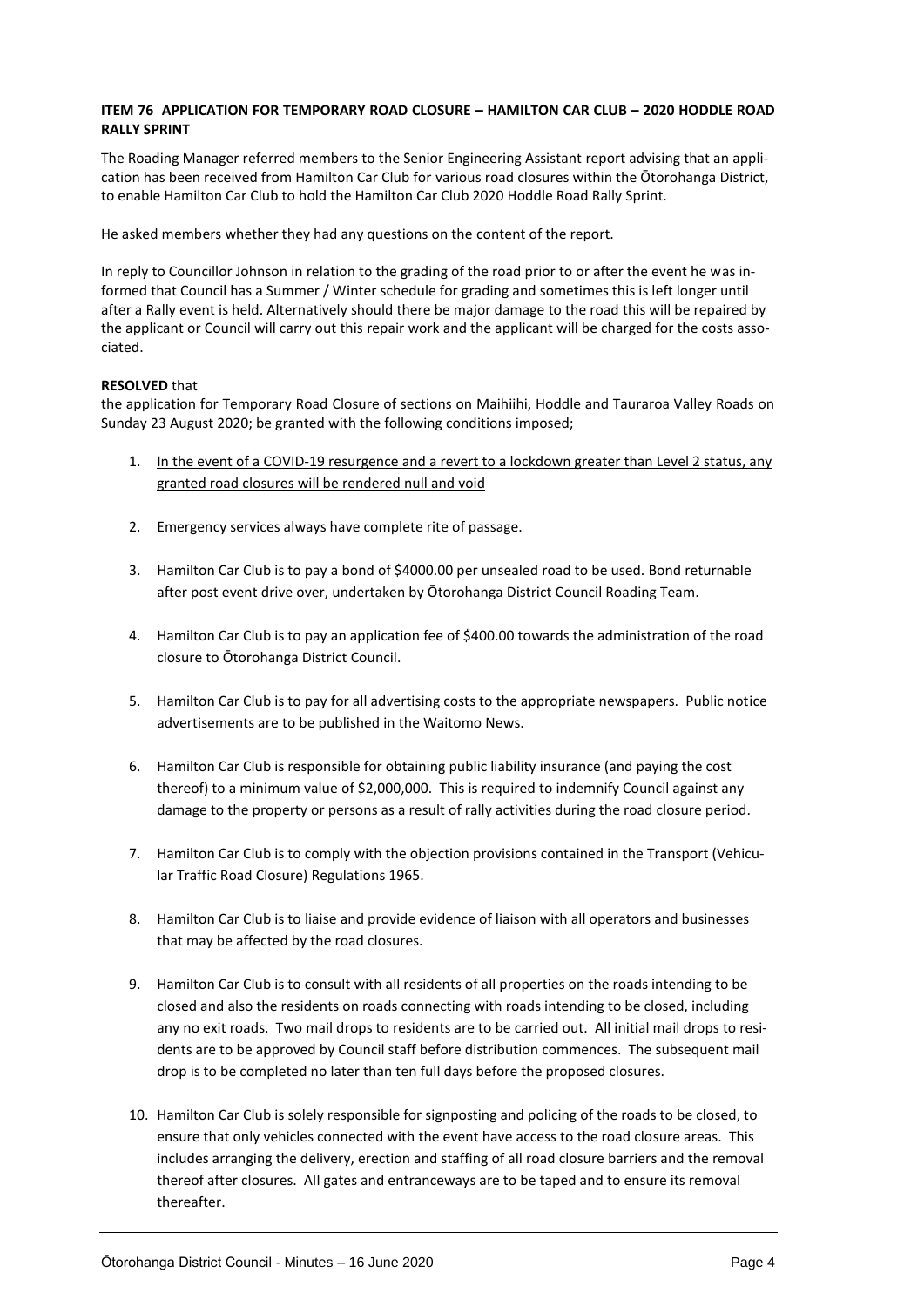11. Signs advising of the road closures are to be erected at the start and end of the closed portions of the roads and on each intersecting road two weeks prior to the road closure. All signs are to be removed immediately after the closure. A Hamilton Car Club representative is to meet with Council Engineering staff regarding the required signs format, size, location and quantity of signs for approval before they are manufactured and erected.

#### **COUNCILLOR JEFFRIES / COUNCILLOR FERGUSON**

#### **ITEM 77 MOUNTAIN VIEW PUMP STATION PUMP REPLACEMENT**

Councils Services Manager attended the meeting and referred members to his report advising that following a recent service on the main pump at the Mountain View Pump Station, situated at the Mountain View Reservoirs, has revealed the pump is no longer useable and an unbudgeted upgrade of the pump station is now required.

He asked members to take the report as read and whether they had any questions on its content.

#### **Resolved** that

1) Council approve the unbudgeted capital expenditure of \$46,000 to upgrade the Mountain View Pump Station as per option three within this report and the cost to be allocated to the Ōtorohanga Water Supply sundry renewals budget.

#### **COUNCILLOR JOHNSON / COUNCILLOR CHRISTISON**

#### **ITEM 78 RATES RELIEF AND REMISSION OF PENALTIES: RESPONSE TO COVID-19**

The Group Manager Corporate referred to his report in response to the impacts of COVID-19 a rates relief and penalty remission package for affected ratepayers is to be considered.

**Resolved** that the Rates Relief and Remission of Penalties report be received and that the amendments be included in the 2020/21 Rates Resolution to be adopted by Council at the meeting of 25 June 2020.

| Instalment   | <b>Existing Due</b>      | Proposed Due                | Existing         | Proposed                     | Existing | Proposed |
|--------------|--------------------------|-----------------------------|------------------|------------------------------|----------|----------|
|              | Date                     | Date                        | Penalty          | Penalty Date                 | Penalty  | Penalty  |
|              |                          |                             | Date             |                              | Interest | Interest |
| Instalment 1 | 31 <sup>st</sup><br>July | 28 <sup>th</sup><br>August  | 28 <sup>th</sup> | 25 <sup>th</sup>             | 10%      | 5%       |
|              | 2020                     | 2020                        | August           | September                    |          |          |
|              |                          |                             | 2020             | 2020                         |          |          |
| Instalment 2 | 25 <sup>th</sup>         | 29 <sup>th</sup><br>January | 29 <sup>th</sup> | 26 <sup>th</sup><br>February | 10%      | 5%       |
|              | December                 | 2021                        | January          | 2021                         |          |          |
|              |                          |                             | 2021             |                              |          |          |

#### Proposed Rates Resolution

#### Arrears Penalty

| Arrears Balance | Penalty<br>Existing | Penalty<br>Proposed | Existing | Proposed Arrears |
|-----------------|---------------------|---------------------|----------|------------------|
|                 | <b>Applied Date</b> | <b>Applied Date</b> | Arrears  | Penalty Interest |
|                 |                     |                     | Penalty  |                  |
|                 |                     |                     | Interest |                  |
| $1st$ July 2020 | $1st$ July 2020     | $1st$ August 2020   | 10%      | 5%               |
| $1st$ July 2020 | $1st$ January 2021  | $1st$ February 2021 | 10%      | 5%               |

#### **COUNCILLOR JEFFRIES / COUNCILLOR CHRISTISON**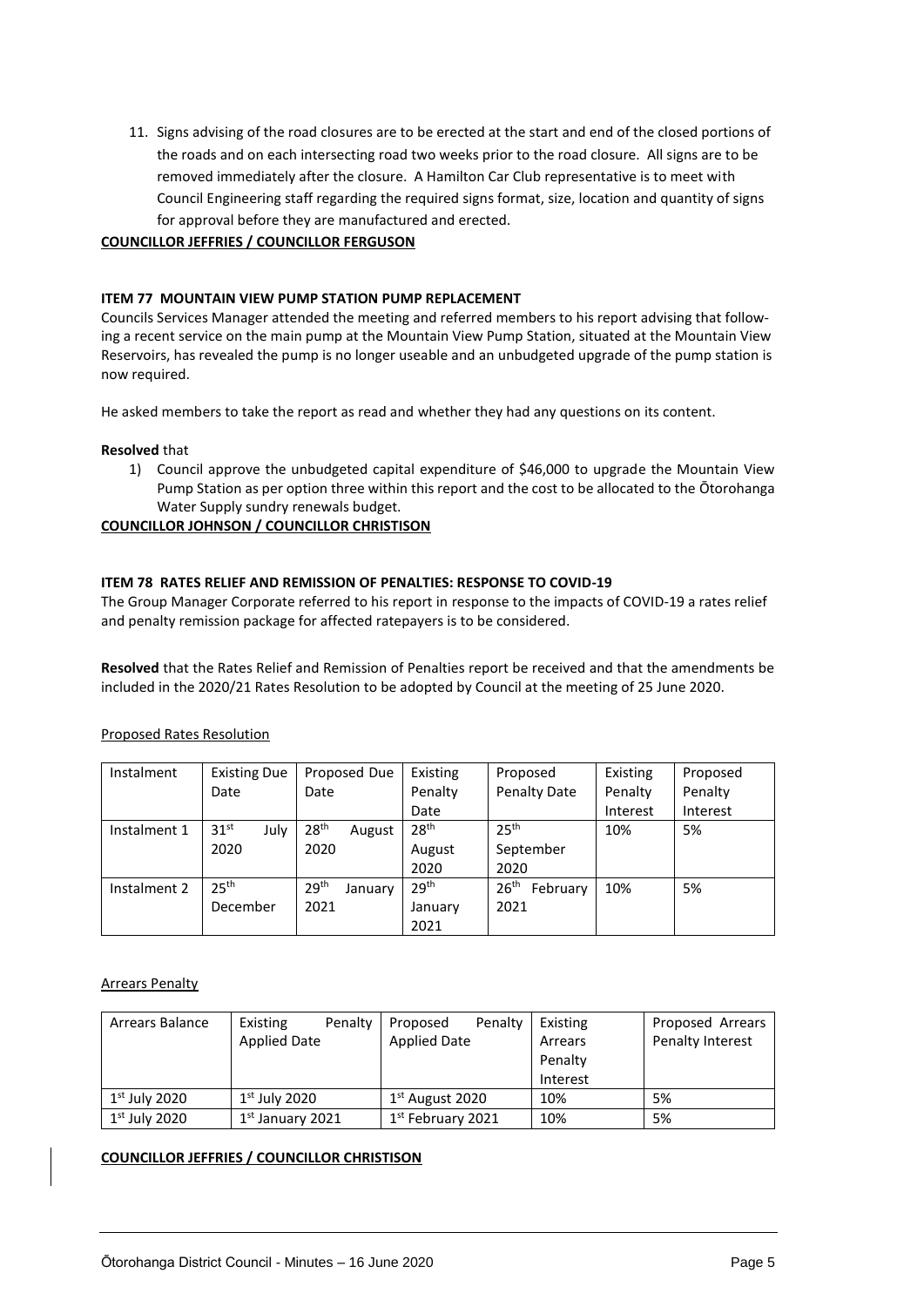#### **ITEM 79 ROUTINE QUARTERLY WATER SERVICES AND COMMUNITY FACILITIES REPORT**

The Services Manager summarised the Senior Engineering Assistant report to provide information on the activities of the water services and Community Facilities department for the last quarter from 29 February to 31 May 2020. He said this report contains matters of an activity nature and does not require any decision from Council.

The Services Manager reported that he is extremely proud of his team for carrying out their duties during the COVID-19 lockdown period.

**RESOLVED** that the information presented to Council in this report be received. **COUNCILLOR WILLIAMS / COUNCILLOR JEFFRIES**

#### **ITEM 80 ROUTINE ENGINEERING REPORT ON ROADING – MARCH 2020 TO MAY 2020**

The Roading Manager along with Council's Road Safety Officer presented the routine report on Roading matters for the period March 2020 to June 2020.

#### **RESOLVED** that the report be received. **COUNCILLOR FERGUSON / COUNCILLOR WILLIAMS**

#### **ADJOURNMENT**

**RESOLVED** that Council adjourn the meeting at 3.05pm. **HIS WORSHIP / COUNCILLOR CHRISTISON**

**RESOLVED** that Council re-adjourn the meeting at 3.15pm. **HIS WORSHIP / COUNCILLOR CHRISTISON**

#### **ITEM 81 ROUTINE BUILDING CONTROL REPORT JANUARY TO MARCH 2020**

The Building Control Manager attended the meeting and summarised his report on building control activity covering the period from 1 January to 31 March 2020.

**RESOLVED** that the Building Control activity report for the first quarter of 2020 be received. **COUNCILLOR JEFFRIES / COUNCILLOR JOHNSON**

#### **COUNCILLOR UPDATE**

Councillor Johnson

- Chief Executives Performance Review Committee.
- Economic Stimulus fund.

#### Councillor Williams

- Zoom meeting of the Civil Defence Joint Committee.
- Waikato Regional Council approved 3 business case studies as part of their Long Term Plan. A small regional rates increase is proposed.
- Chief Executive's Performance Review Committee.

#### Councillor Christison

Questioned the consultation / engagement around the Long Term Plan and the timeframe available.

Councillor Ferguson

- Referred to the proposed cycle way between Ōtorohanga and Waitomo and asked for this Council to be kept in the loop on its progress.